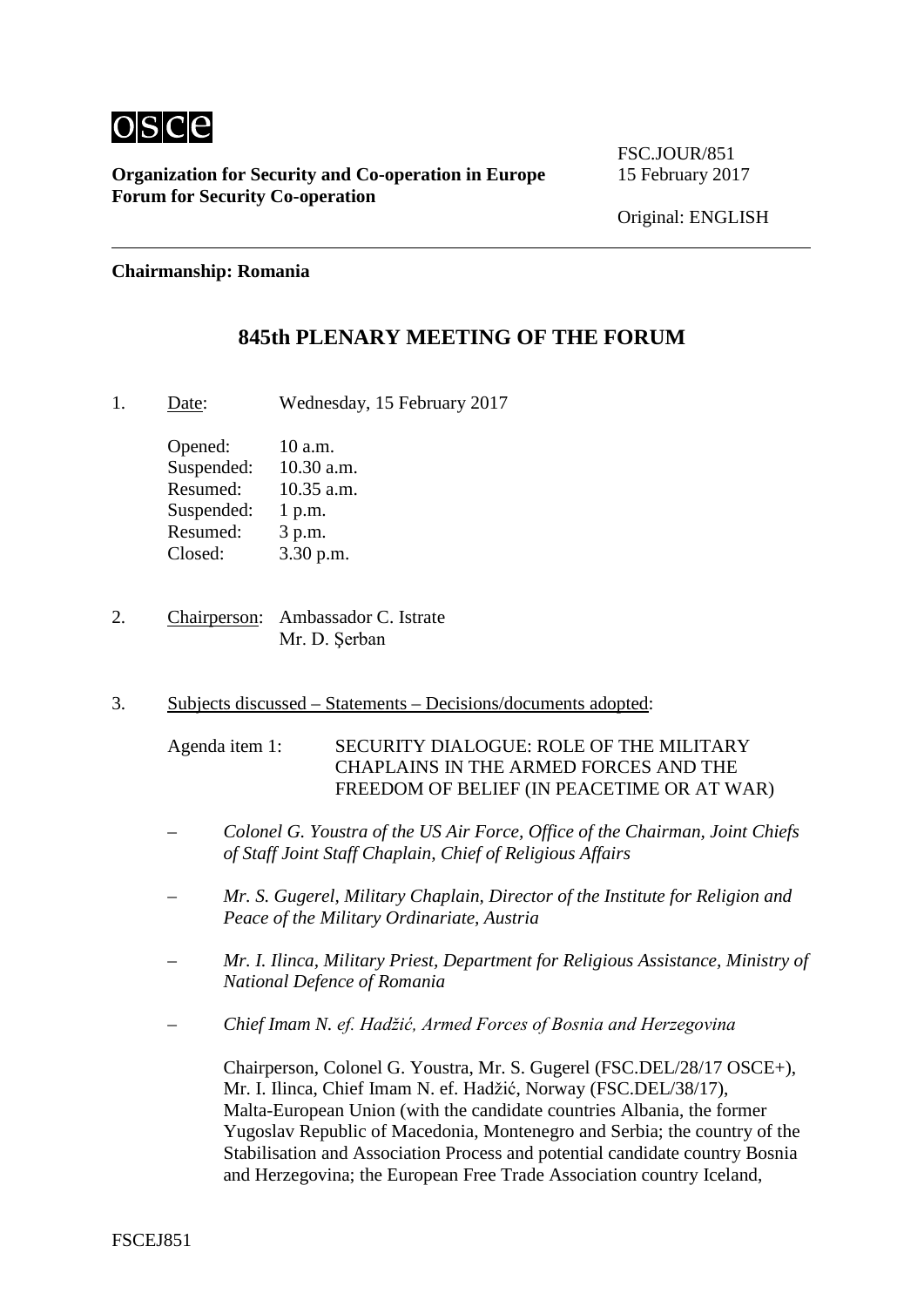member of the European Economic Area; as well as Armenia, Georgia, Moldova and Ukraine, in alignment) (FSC.DEL/34/17), Holy See (FSC.DEL/33/17 OSCE+), Ukraine (FSC.DEL/36/17), United States of America, Armenia, Russian Federation, FSC Co-ordinator for the Code of Conduct on Politico-Military Aspects of Security (Montenegro)

Agenda item 2: DECISION ON THE AGENDA, TIMETABLE AND MODALITIES FOR THE SIXTH ANNUAL DISCUSSION ON THE IMPLEMENTATION OF THE CODE OF CONDUCT ON POLITICO-MILITARY ASPECTS OF **SECURITY** 

Chairperson

**Decision:** The Forum for Security Co-operation adopted Decision No. 2/17 (FSC.DEC/2/17) on the agenda, timetable and modalities for the sixth Annual Discussion on the Implementation of the Code of Conduct on Politico-Military Aspects of Security, the text of which is appended to this journal.

FSC Co-ordinator for the Code of Conduct on Politico-Military Aspects of Security (Montenegro)

Agenda item 3: GENERAL STATEMENTS

*Situation in and around Ukraine*: Ukraine (FSC.DEL/37/17), Malta-European Union (with the candidate countries Albania, the former Yugoslav Republic of Macedonia and Montenegro; the country of the Stabilisation and Association Process and potential candidate country Bosnia and Herzegovina; the European Free Trade Association countries Iceland and Norway, members of the European Economic Area; as well as Georgia, Moldova, San Marino and Ukraine, in alignment) (FSC.DEL/35/17), Canada, United States of America, Russian Federation (Annex)

Agenda item 4: ANY OTHER BUSINESS

(a) *Letter from the Chairperson of the Forum for Security Co-operation to the Chairperson of the Permanent Council on the dates of the 2017 Annual Security Review Conference*: Chairperson

The Forum for Security Co-operation agreed to forward the letter from the Chairperson of the Forum for Security Co-operation to the Chairperson of the Permanent Council on the dates of the 2017 Annual Security Review Conference (FSC.DEL/32/17/Rev.1 OSCE+).

- (b) *Response to the request from Georgia for assistance with the disposal of surplus ammunition*: FSC Co-ordinator for Projects on Small Arms and Light Weapons and Stockpiles of Conventional Ammunition (Hungary), Georgia
- (c) *Information on the follow-on to the project on the security upgrade of ammunition and weapons storage sites in Bosnia and Herzegovina (SECUP)*: FSC Co-ordinator for Projects on Small Arms and Light Weapons and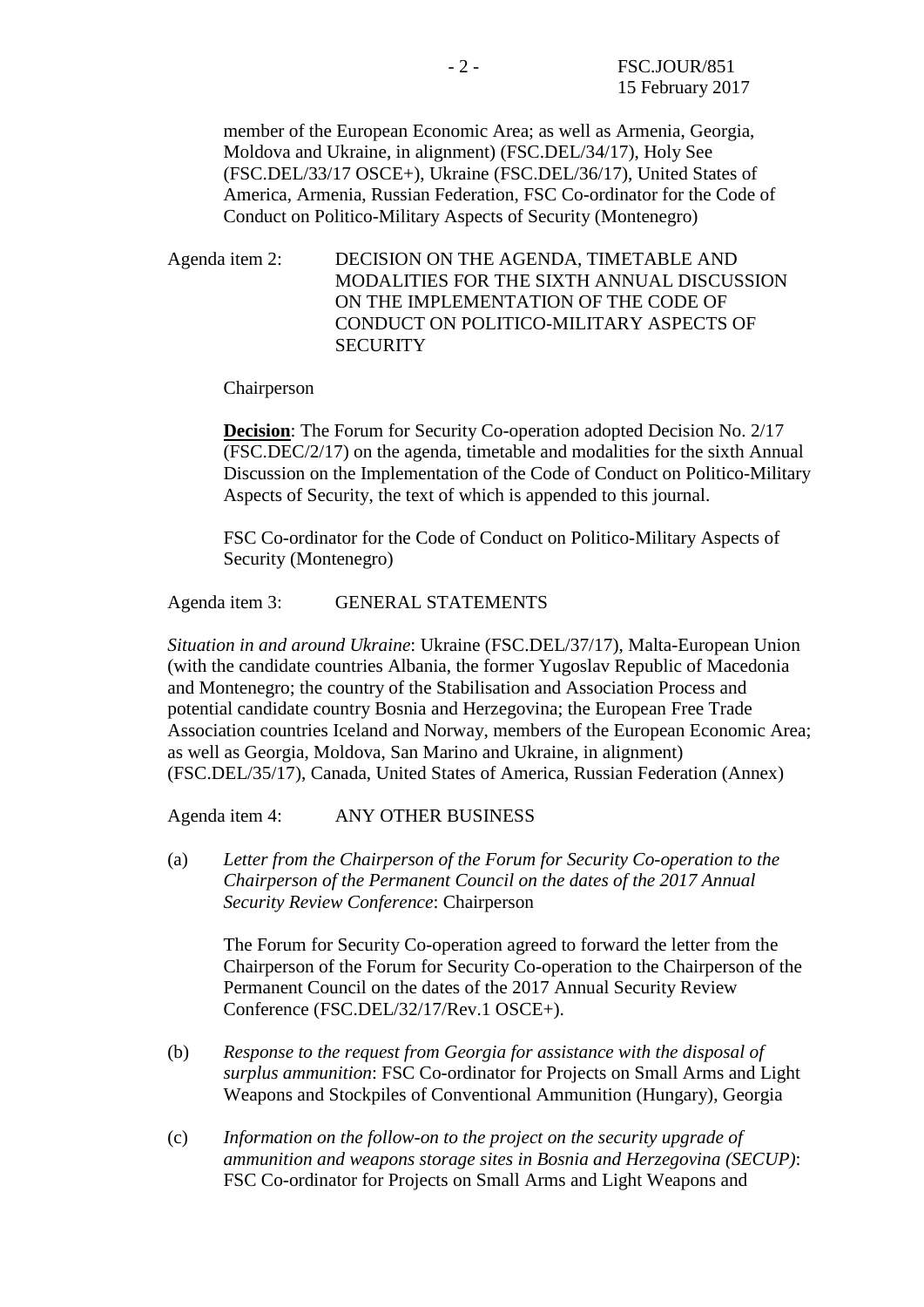Stockpiles of Conventional Ammunition (Hungary), Germany, Bosnia and Herzegovina

4. Next meeting:

Wednesday, 22 February 2017, at 10 a.m., in the Neuer Saal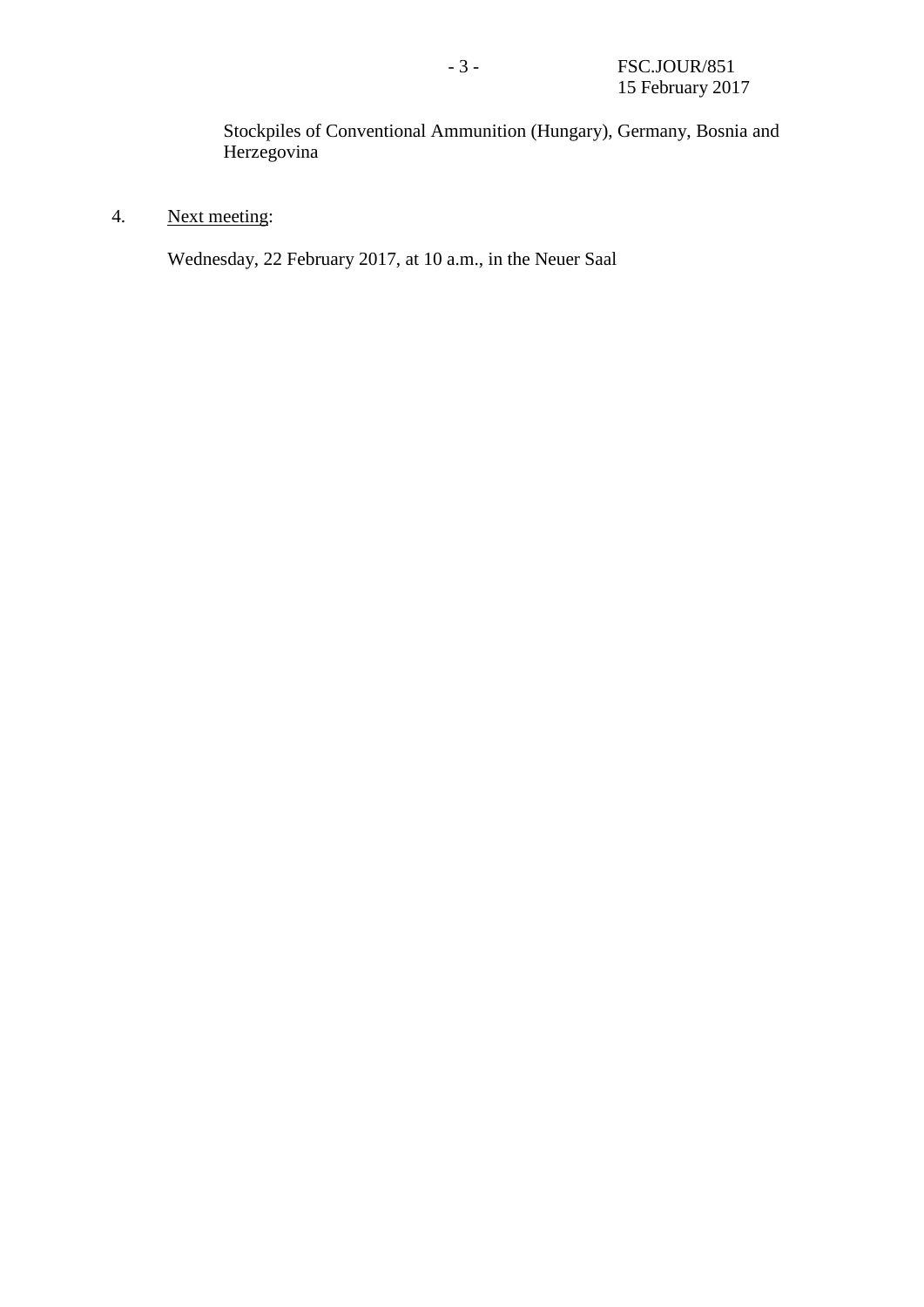

**Organization for Security and Co-operation in Europe** 15 February 2017 **Forum for Security Co-operation** 

FSC.JOUR/851

ENGLISH Original: RUSSIAN

**845th Plenary Meeting** FSC Journal No. 851, Agenda item 3

# **STATEMENT BY THE DELEGATION OF THE RUSSIAN FEDERATION**

Dear Mr. Chairperson,

In connection with the reference to Crimea in the statements by a number of delegations today, the delegation of the Russian Federation feels obliged to make the following observations.

The proclamation of independence of the Republic of Crimea and its incorporation into the Russian Federation was a legal expression of the right of the people of Crimea to self-determination at a time when Ukraine, with outside support, was in the throes of a *coup d'état*, with radical nationalist elements exerting a forceful influence on the decisions adopted in the country, which in turn resulted in the interests of the Ukrainian regions and Russian-speaking population being ignored.

The multi-ethnic population of Crimea took the corresponding decisions by a huge majority in a free and fair expression of its will. The status of the Republic of Crimea and the city of Sevastopol as constituent entities of the Russian Federation is not open to reconsideration or discussion. Crimea is and will remain Russian. This is a fact that our partners will have to come to terms with.

This position is based on and fully complies with international law.

Thank you, Mr. Chairperson. I request that this statement be attached to the journal of the day.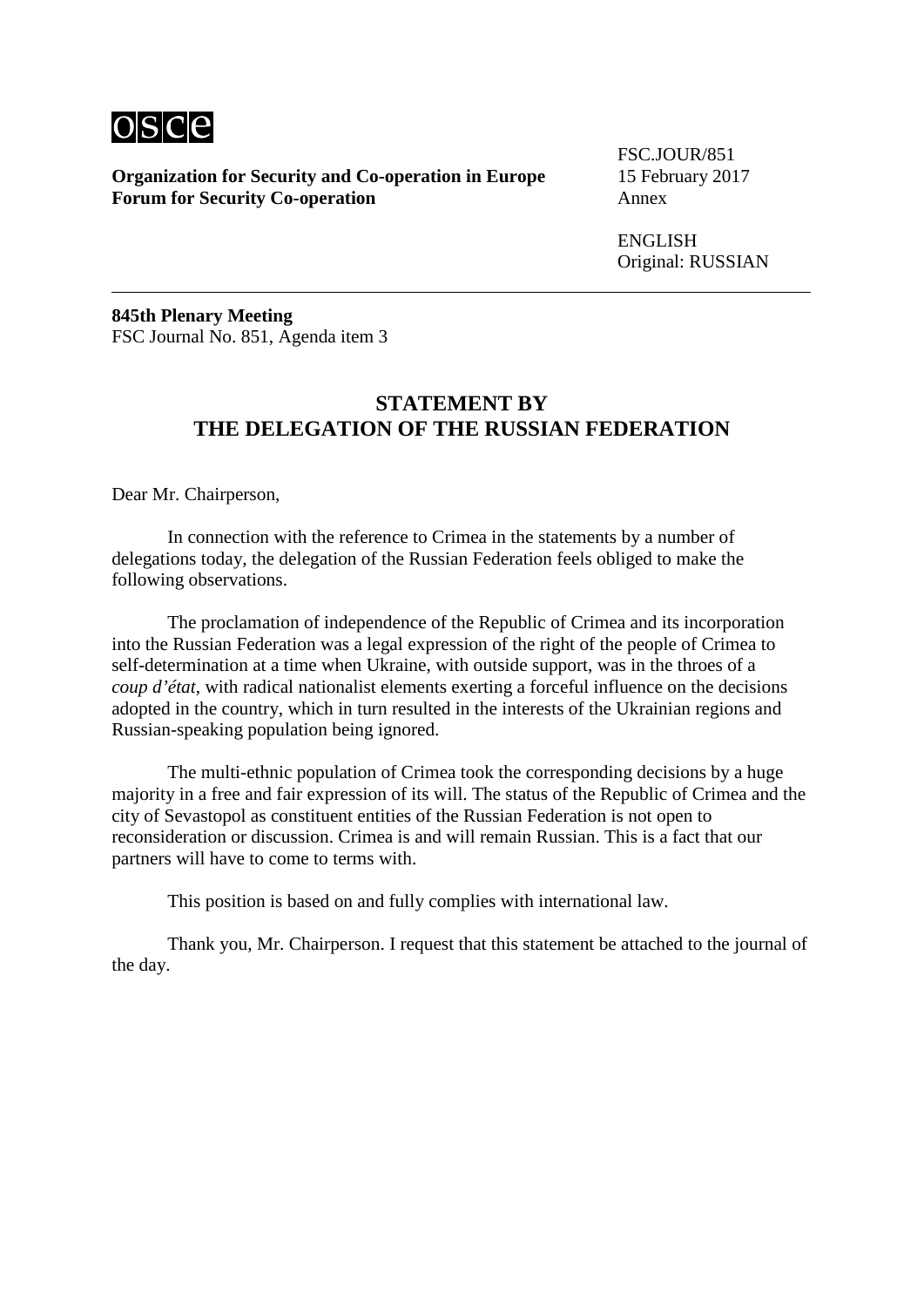

**Organization for Security and Co-operation in Europe** 15 February 2017 **Forum for Security Co-operation**

FSC.DEC/2/17

Original: ENGLISH

**845th Plenary Meeting** FSC Journal No. 851, Agenda item 2

# **DECISION No. 2/17 AGENDA, TIMETABLE AND MODALITIES FOR THE SIXTH ANNUAL DISCUSSION ON THE IMPLEMENTATION OF THE CODE OF CONDUCT ON POLITICO-MILITARY ASPECTS OF SECURITY**

The Forum for Security Co-operation (FSC),

Recalling FSC Decision No. 12/11 on an annual discussion on the implementation of the Code of Conduct on Politico-Military Aspects of Security,

Recalling the importance of the Code of Conduct and taking into account the provision of paragraph 38 of the Code of Conduct stating that appropriate bodies, mechanisms and procedures will be used to assess, review and improve if necessary the implementation of the Code of Conduct,

Taking into account the deliberations of the Annual Discussions on the Implementation of the Code of Conduct held in 2012, 2013, 2014, 2015 and 2016,

Decides to organize the sixth Annual Discussion on the Implementation of the Code of Conduct, which is to take place on 14 June 2017 in Vienna, in accordance with the agenda and organizational modalities contained in the annex to this decision.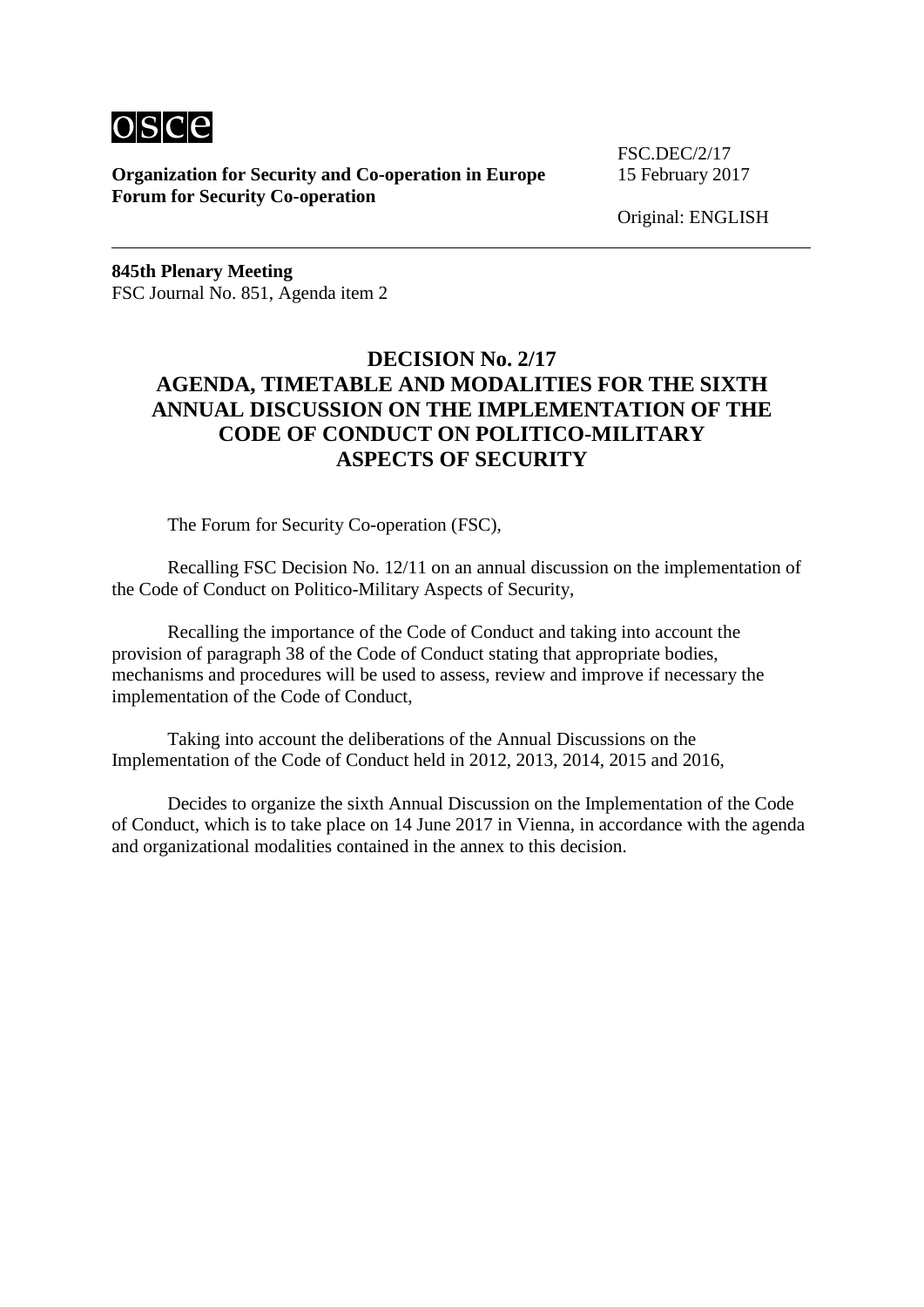FSC.DEC/2/17 15 February 2017 Annex

# **ANNUAL DISCUSSION ON THE IMPLEMENTATION OF THE CODE OF CONDUCT ON POLITICO-MILITARY ASPECTS OF SECURITY**

# **I. Agenda and indicative timetable**

## **Wednesday, 14 June 2017**

| $10-10.30$ a.m.        | Opening session                                                                                                                                                                               |
|------------------------|-----------------------------------------------------------------------------------------------------------------------------------------------------------------------------------------------|
|                        | Opening and introduction by the FSC Chairperson<br>Remarks by the OSCE Secretariat representative<br>General statements                                                                       |
| $10.30$ a.m. $-1$ p.m. | Working session 1: Sharing of views on the implementation of the<br>Code of Conduct in the context of the existing political and military<br>situation                                        |
|                        | Introduction by session moderator<br>Keynote speakers<br>Discussion<br>Moderator's closing remarks                                                                                            |
| 3–5 p.m.               | Working session 2: Evaluation discussion on the implementation and<br>effectiveness of the Code of Conduct including the 2017 annual<br>exchange of information pursuant to the Questionnaire |
|                        | Introduction by session moderator<br>Keynote speaker<br>Discussion<br>Moderator's closing remarks                                                                                             |
| $5 - 5.15$ p.m.        | Closing session                                                                                                                                                                               |
|                        | Discussion<br>Concluding remarks                                                                                                                                                              |

– Closure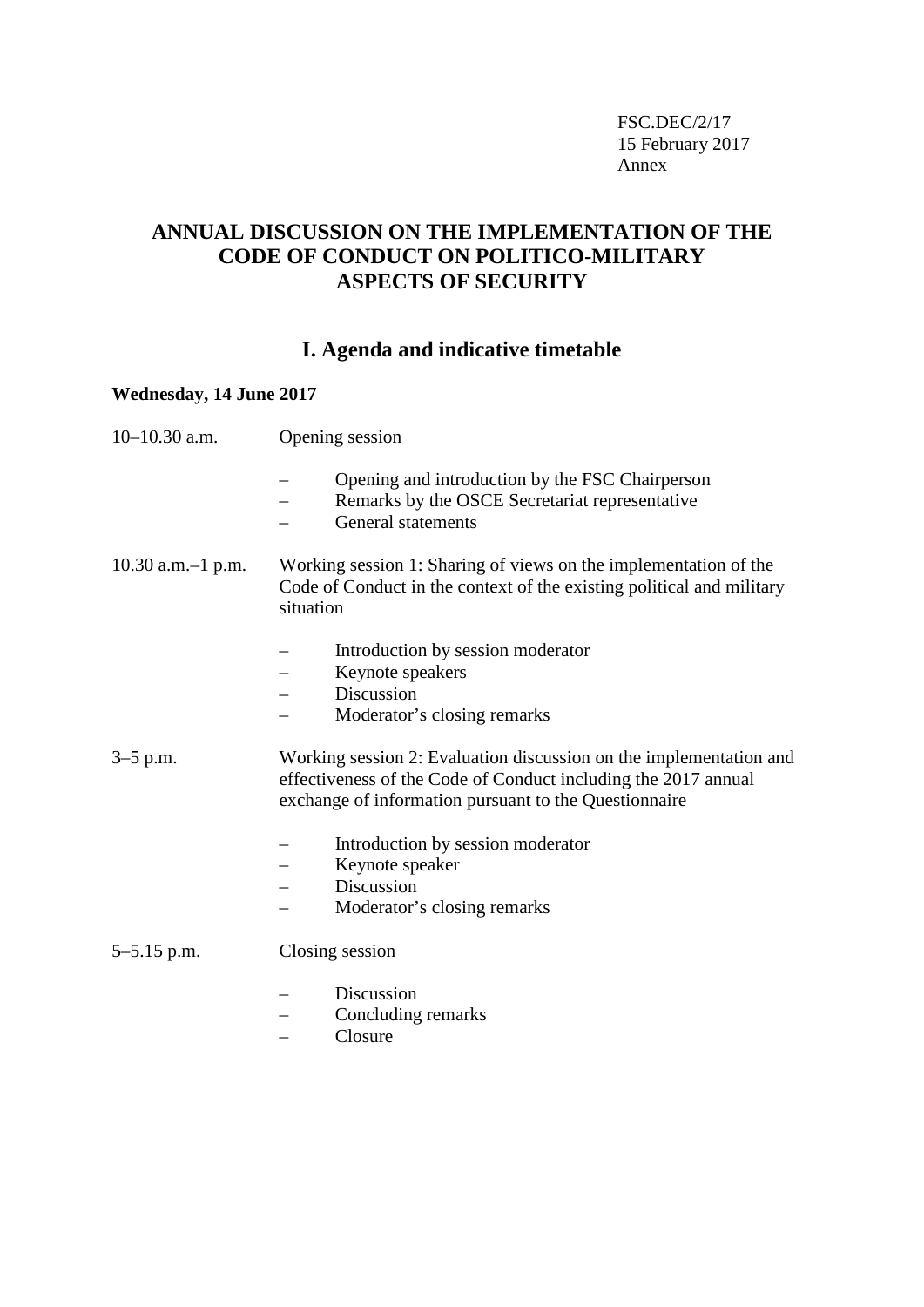## **II. Organizational modalities**

#### **Background**

In FSC Decision No. 12/11 it was decided, *inter alia*, to "regularize a focused discussion on implementation of the Code of Conduct on Politico-Military Aspects of Security by devoting an annual special one-day meeting to the Code of Conduct" and to "invite, as appropriate, representatives of think tanks of international standing and security-related scientific institutes to a morning session of this meeting to share views on implementation, while the following evaluation discussion of the afternoon session of the meeting is to be restricted to participating States."

The sixth Annual Discussion on the Implementation of the Code of Conduct will therefore provide opportunities to discuss how to promote and improve the implementation of the Code of Conduct, including its annual information exchange, and to undertake an evaluation discussion and examine the application of the Code of Conduct in the context of the existing political and military situation.

#### **Organization**

The Annual Discussion on the Implementation of the Code of Conduct will take place on 14 June 2017 in Vienna.

The OSCE Rules of Procedure and standard working methods will be followed, *mutatis mutandis*, at the annual discussion on the implementation of the Code of Conduct.

A representative of the FSC Chairmanship (Russian Federation) will chair the opening and closing sessions. Each session will have a moderator and a rapporteur.

Simultaneous interpretation between all six working languages of the OSCE will be provided at all sessions.

The FSC Chair will provide a report on the Annual Discussion on the Implementation of the Code of Conduct within one month, including a survey of suggestions and recommendations made during the meeting.

#### **Participation**

The participating States are encouraged to ensure that they are represented at policy and expert level at the Annual Discussion on the Implementation of the Code of Conduct.

The OSCE Secretariat, the ODIHR, field operations, the OSCE Parliamentary Assembly and the OSCE Partners for Co-operation are invited to participate in the Annual Discussion on the Implementation of the Code of Conduct.

Only the morning session will be open for the invited representatives of think tanks of international standing and security-related scientific institutes.